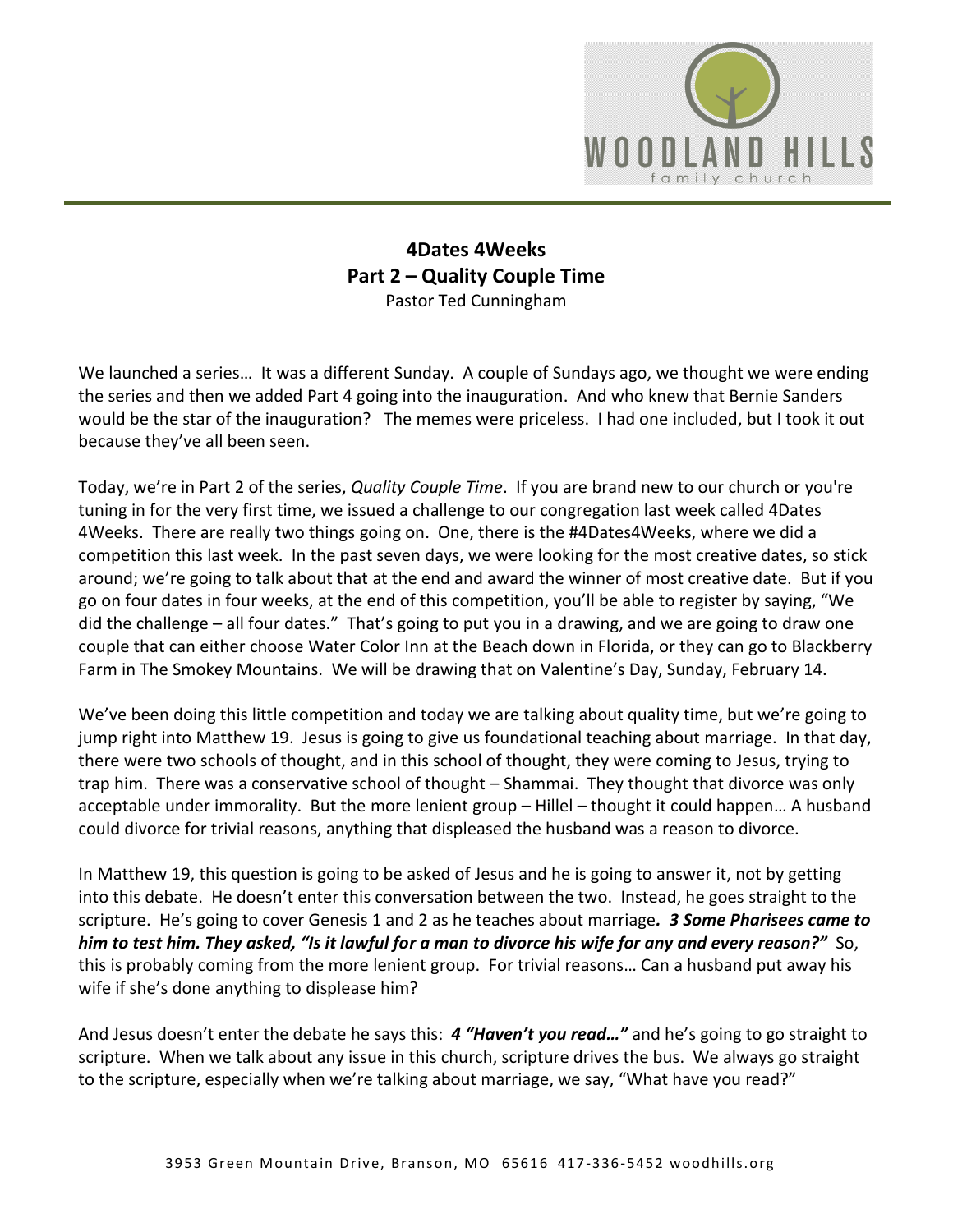And Jesus starts in Genesis 1. *…he replied, "that at the beginning the Creator 'made them male and female…'* I am raising my son to embrace his biological sex and marry the opposite sex. I'm raising my daughter to embrace her biological sex and marry the opposite sex. Male and female he created them. If someone is challenging me by saying "Do you believe in science? I do, male and female, he created them. And he gave Adam one wife, not two. That's because he couldn't handle two! Can I get an amen on that one? And he gave Eve one husband because she could only handle one husband, and all the women said… amen! It was one man and one woman for one lifetime. Jesus is establishing this. This is the foundational teaching.

When you start to blur the lines between male and female, you start to throw God's plan and his created ordinance for marriage out the window. But Jesus says, "Haven't you read?" The Creator… What we are about to talk about in marriage, this isn't my idea, this isn't your idea, this isn't the government's idea, it's the Creator. He made them male and female.

*5 and said…* Now he's going to go to Genesis 2 in Verse 24. *"'For this reason a man will leave his father and mother…"* The word *leave* here actually means *abandon* or *forsake*, meaning your children are not supposed to be with you forever. They are supposed to leave. They are supposed to abandon us. They are supposed to forsake us for their own marriage. We don't want our children sticking around forever. Can I get an amen on that one? We want them gone. We love them. They are welcome addition to this home, but they won't be with us forever; we've got to get them out of here.

Somebody asked me recently, "Do you require that your 16-year-olds get their driver's license? I'm like, "Are you kidding me? I require that they have their license and their own car by sunset on their  $16<sup>th</sup>$ birthday." Because they are not supposed to be with me forever. Somebody started debating a little bit online. It was fun to watch because these are friends, so it was a lighthearted debate. Somebody said, "I didn't make my kids get their license until they were ready."

I didn't even know that was an option. Because a lot of the stuff my kids have done over the years, they weren't ready for. And, one day, when I ask them to leave, they may not be ready for that, but guess what? We don't care. "Do you feel like you're ready to get out there on your own? Bye-bye. We've given you everything. We've poured into you."

The word here is *man*, meaning we don't send our children out of the home as adolescents or as children. By the time a kid leaves our house, they should be adults, prepared for the responsibility of work and relationships. And they need to leave Mom and Dad. This is the leave and cleave text. So, they need to leave Mom and Dad, physically. The relationship changes emotionally, financially, and if necessary, geographically. But they are supposed to leave. A lot of the troubles I see with couples in marriage is that they have never really fully left home.

Jesus is saying, *"'For this reason a man…"* This is where marriage begins. It starts with you leaving your father and mother and Jesus is establishing here the most permanent bond in human relationships, which is between a husband and a wife, not a parent and a child. He says, "…*will leave his father and mother and be united to his wife, and the two will become one flesh'? 6 So they are no longer two, but one flesh. Therefore what God has joined together, let no one separate."*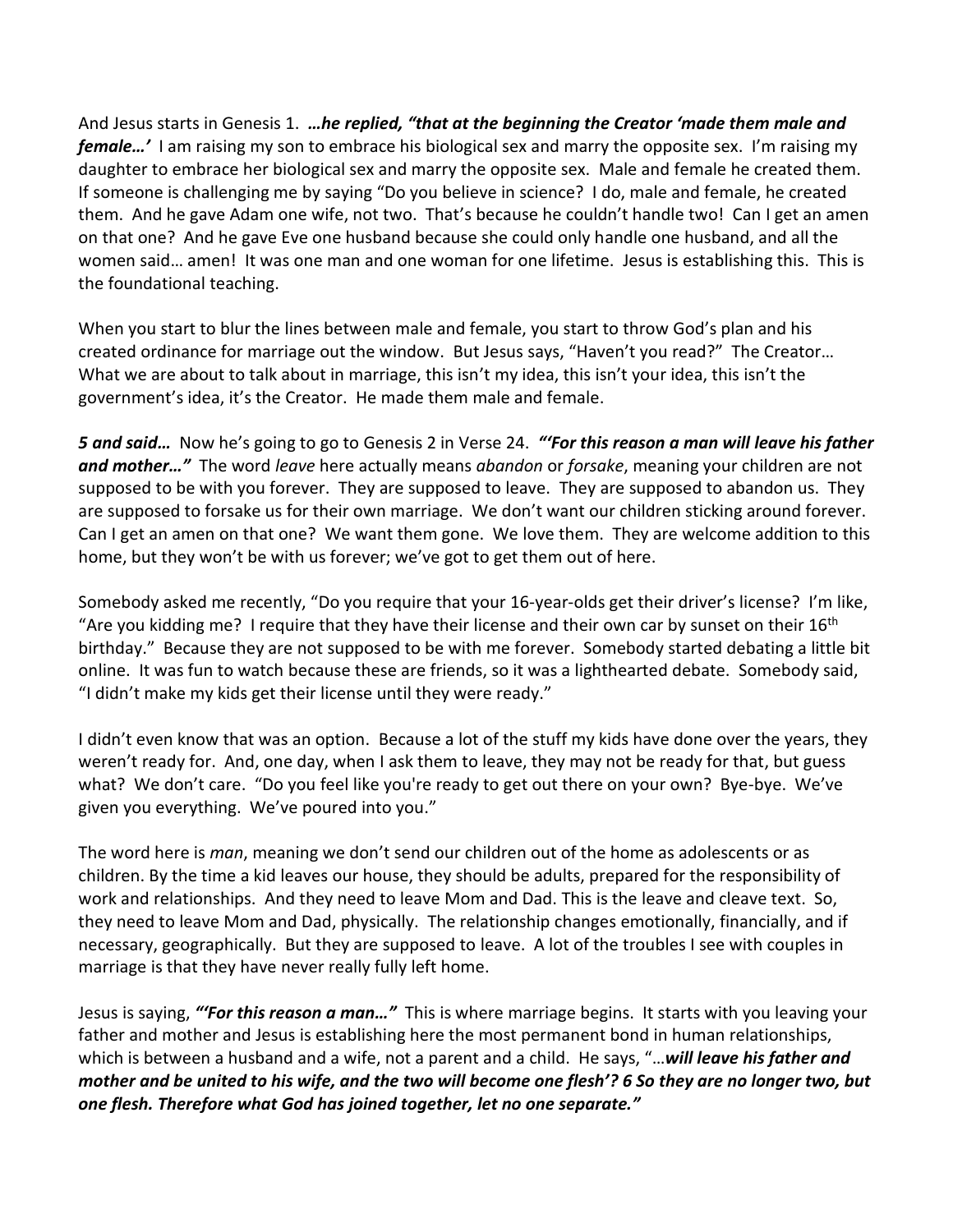Can I just say to those who are tuning in, to those who are here on campus today? When you are here teaching on marriage, there are many that are watching, many that are here who have been divorced. Here's one of the things I notice often with those who have been divorced. They begin to think they have less value. Maybe you were told over and over again, through years of a terrible marriage, that you're worthless, but I want every divorced person watching and every divorced person in here to clearly understand you were created in the image of God. You have automatic, intrinsic value. Your divorce did nothing to your value. Your divorce did not bring your value down. I want you to remember you are loved by God and cared for in this church. It's why for years we've run the ministry *Divorce Care.* We want to care for people.

But here's the tension we always have. We're a church that believes we should fight for marriage and help couples thrive in their marriage. But we also believe we're equally supposed to be a church who cares for those who have been through divorce. You're like, "How do we reconcile that tension?" Guess what? That's just a tension we have to live in. You need to know, as we talk about marriage, you are in a new marriage and your value has been… and you feel worthless. That's a feeling, not a fact. It's something you feel, but it is not true about you.

Out of this teaching that Jesus gives us from Genesis 1 and 2, the foundational teaching on marriage, we get four spiritual journeys, and they are in this order.

## **Four spiritual journeys in the home**.

The first spiritual journey is **Your spiritual journey**. You are 100% responsible for your journey. Your walk with the Lord, that is 100% your responsibility to tend to.

Then there is **Your spouse's spiritual journey**. So, if you're here today as a couple, this the husband's spiritual journey and this is the wife's spiritual journey. You're owning your journey and then there's your spouse's spiritual journey that you get to care for without taking responsibility for. Your spouse is 100% responsible for their walk with the Lord and their spiritual journey.

After this, you have the **Marriage journey**. If you've ever been to a wedding that has the wedding candle after they exchange vows and rings, these candles represent these three spiritual journeys.

Some of you have asked me to do some crazy things around this church. I've done sand art. I've braided cords together out of Ecclesiastes. Somebody gave me a puzzle to put together once that I was unable to do in the ceremony and I don't even know if they are together anymore. That's a true story. I don't even know who that couple was, but don't give the pastor a puzzle to put together and get all that pressure on him in your ceremony. Stick with the basics. Let's get traditional with this.

So, you've seen it. The mom of the bride walks up and lights the candle. What does this represent? It represents the bride's spiritual journey. Then the mom of the groom steps up and lights the groom's candle. These are the first two spiritual journeys. Your spiritual journey and your soon-to-be spouse's spiritual journey. Then after we exchange vows and rings and we sing whatever your song was. You come together and you light the unity candle. This represents oneness, a one-flesh marriage.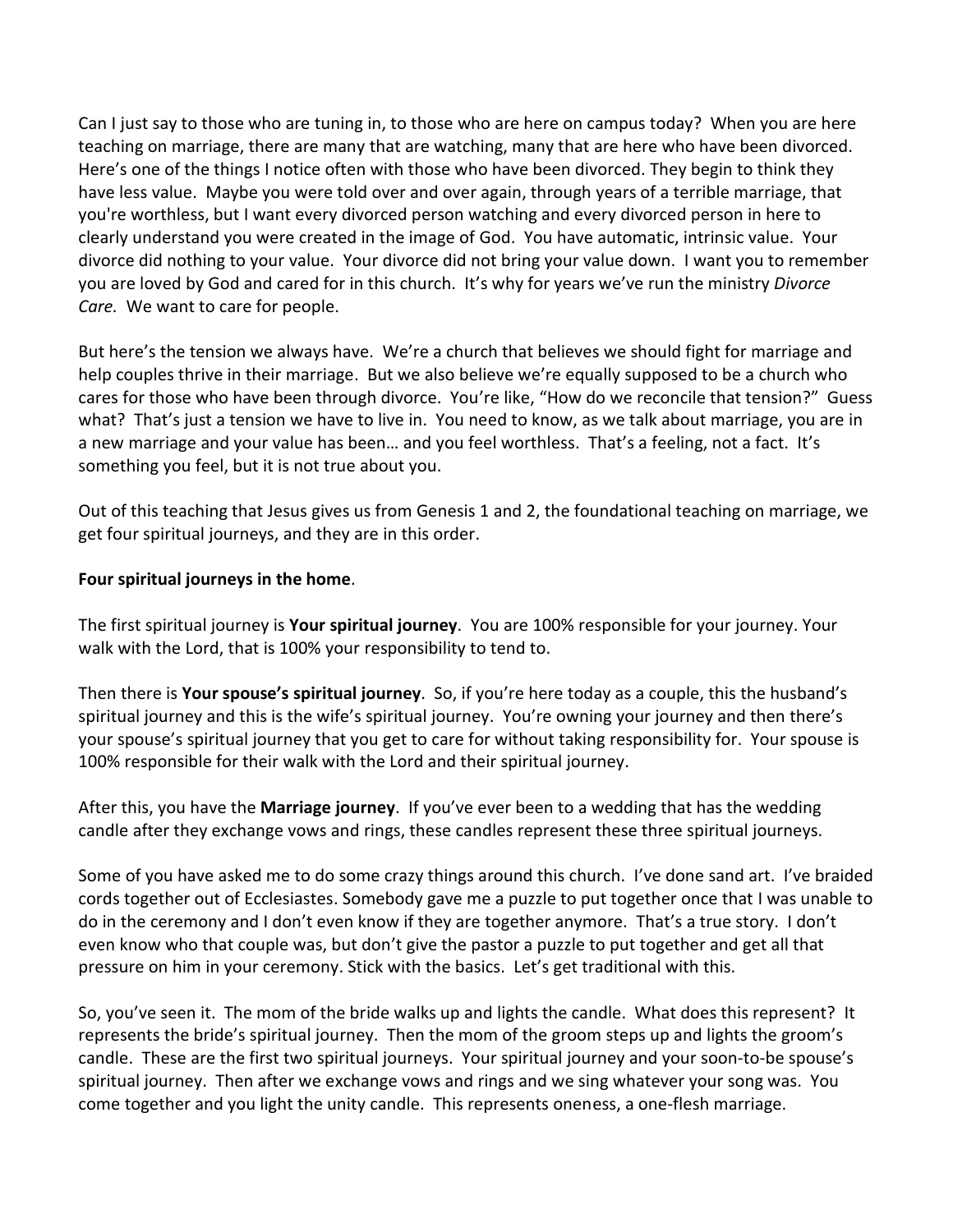Now, maybe you grew up watching a lot of weddings. I did. My mom's side of the family were all Catholic and one of the reasons I always like to bring candles into our service is to make the Catholics feel welcome in a non-denominational church. What would happen after the couple lit the unity candle? They would blow out the individual candles. I did that for years as I started in ministry.

Then, Bob Paul… I was initiating his daughter's wedding. He came up to me and said, "I have only one request." Bob is the architect of the Marriage Intensive Program at Focus on the Family – Hope Restored. He said, "After they light the unity candle, please do not allow them to blow out the individual candles. I asked him to explain that to me. He goes, "Here's what I need them to know. As soon as they enter into marriage, they are still responsible for their spiritual journey." And some of you have seem the marriage where one or both decide to blow out their candle. You've seen where one stops pursuing their relationship with the Lord. Maybe the lady is still going to Beth Moore studies and her flame is big. You've seen this happen. He goes, "Just don't allow this."

These are the first three spiritual journeys and then this is where it gets fun. I love to pull out a bunch of little birthday candles. These represent all the little candles you're going to have running around the house one day. And that's the fourth spiritual journey. **Your child's spiritual journey**. Guess what? Your children have a front row seat, Mom, to your spiritual journey. They have a front row seat to dad's spiritual journey. They have a front row seat to the marriage journey. This is why it makes no sense to put the child's spiritual journey first.

Deuteronomy 6 says they are watching. From the time you get up in the morning to the time you go to bed at night, your children are watching, from the things you say when you sit at home, walk along the way, all though out the day. They've got thousands of hours a year that they are watching your spiritual journey.

And these spiritual journeys all include this idea of time, okay? I need my alone time with the Lord for my spiritual journey. Amy needs her alone time with the Lord for her walk with Christ. We come together… And this is what we are talking about today, the marriage journey. We need quality time together. Do you know what I see with too many couples as I'm counseling or coaching? I see couples who want to fix the marriage journey because something is broken. They are disillusioned, they're disconnected, they're headed toward divorce. Something is broken right here, and they think they've got a marriage problem. But I tell you that almost every single time, you don't have a problem with the marriage journey, you have a problem with the individual journeys. Either one or both.

Let's talk about these before we address this. That's why if you've been through Marriage 911… We have dozens of Marriage 911 counselors in our church. And you will know, as you call, because the marriage spiritual journey is in crisis, you will meet individually to discuss your spiritual journey for 13 weeks with someone. And then we watch God do miracles in the marriage. So, we need time, just Amy and I, that's quality time there.

And then your child's spiritual journey is quality time as a family. Years ago, at a family camp, I had a guy come up to me and go, "I don't buy any of this. You can't prove any of it. We're just a family and we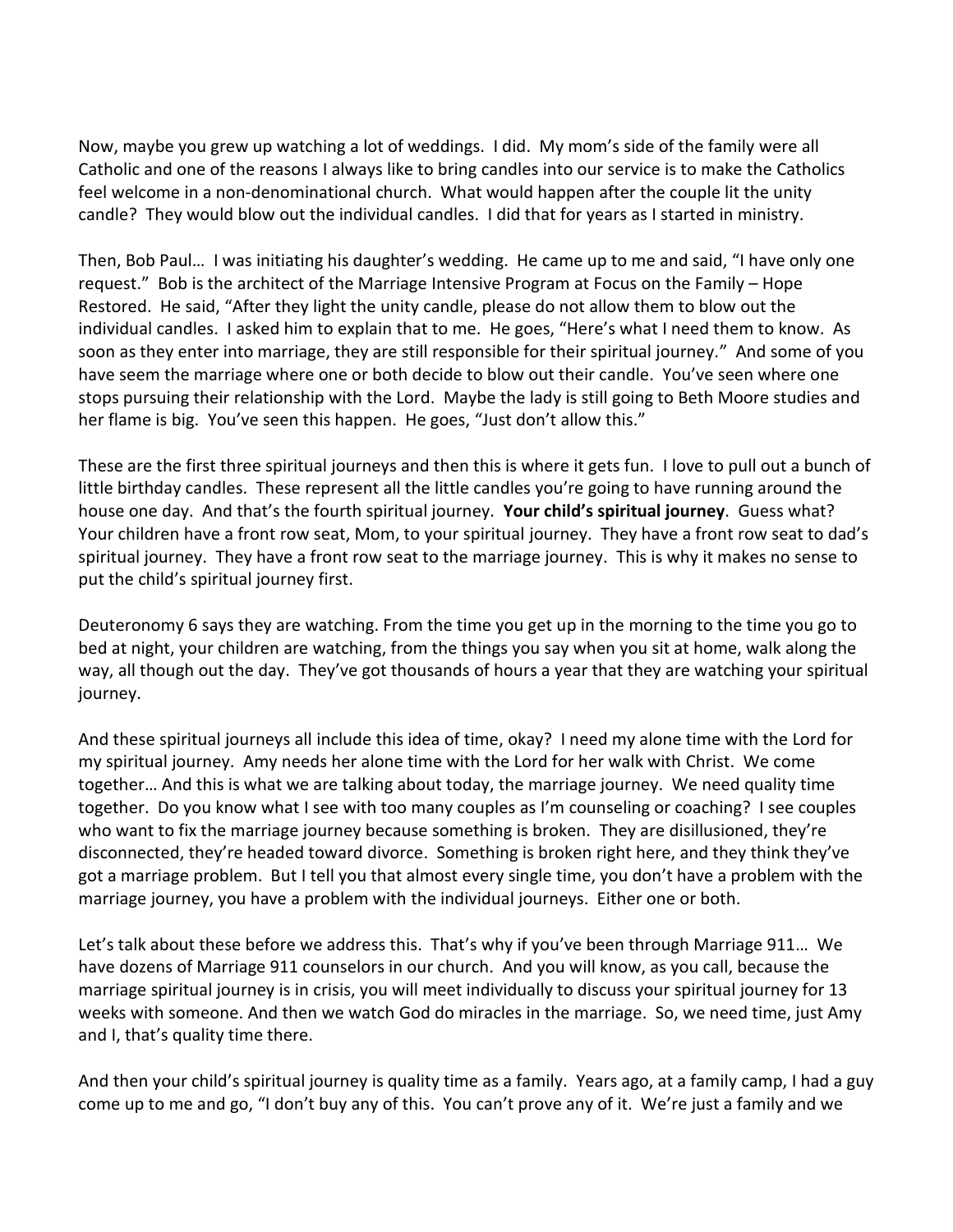only spend time together as a family. We don't need to date. We don't need alone time. It's only about family." I said, "How many kids do you have?" He said, "Four." I said, "Well, you've done something alone at least four times." I have very low patience for stupidity. That's just the dumbest thing I've ever heard. I hope you are in alone time. And if you're doing this well, these journeys (child's) will increase, the number of them.

But this is so important for us to discuss because **quality time, as we talk about it today, with each other tells our family and friends, our children that our marriage is important**. We're making this a priority.

And you know **the longer you're married, the less you date**. I could show the research for this, but this is so basic that it doesn't need a study to prove this because we allow drift in. We looked at it last week and it's why we're talking about it in this series. **What was natural early on must become intentional later on.** I heard a guy this week, a colleague in marriage ministry say, "Don't only make your time together intentional, make it intense." I love that. Prioritizing quality time is one thing, but think through what you're going to do in this time.

Amy and I, and I'm assuming many in here and watching online would agree with this. We spent a lot of time together in 2020, more than we have in previous years. But there was a moment where she shut the door for a private conversation between the two of us in 2020, saying, "Hey, have you noticed we've been a little snippy with each other?" This was about late April. She said, "We're sitting on lawn chairs for long periods of time." So, we're not just talking about time, we're talking about quality time. There are a lot of studies out there. I just love studying marriage research. I love to follow Dr. Scott Stanley from the University of Denver and Brad Wilcox from the University of Virginia. I get a lot of research from them and then teach principles, factors, and skills off of it.

Years ago, Gary Smalley loved this one. He talked about how the more expensive your appliances are in your house, the lower risk you have for divorce. And I thought, *Amy, don't keep throwing that one at me.* But then I read one just yesterday talking about engagement rings and looking at the correlation between the price of an engagement ring to marital satisfaction and your risk for divorce. I'm not going to give you all the details because you'll get bored. But you are 1.3 times more likely to divorce if you spent between \$2,000 - \$4,000 on the engagement ring. And do you know what the sweet spot is for price on an engagement ring? Do you know what a guy yelled in the first service? He yelled, "40 bucks!" I yelled back, "How long have you been married?" He goes, "40 years!" I go, "So I ain't gonna question you my brother." Yeah, \$500 - \$2,000 is the sweet spot to achieve high levels of marital satisfaction.

Put that one aside, but this is also from Brad Wilcox. The National Marriage Project of the University of Virginia studies something every year. In this particular study in 2011 they studied the quality of date nights and initiatives around the country. A lot of their research and a lot of their studies and their projects are presented to state legislatures, even Congress as possible legislation in the importance of promoting marriage and family in our culture. *The National Marriage Project, led by W. Bradford Wilcox and Jeffery Dew, found that those who spent quality time together at least once a week were 3.5 times more likely to report being 'very happy' in their relationship compared to those who didn't*.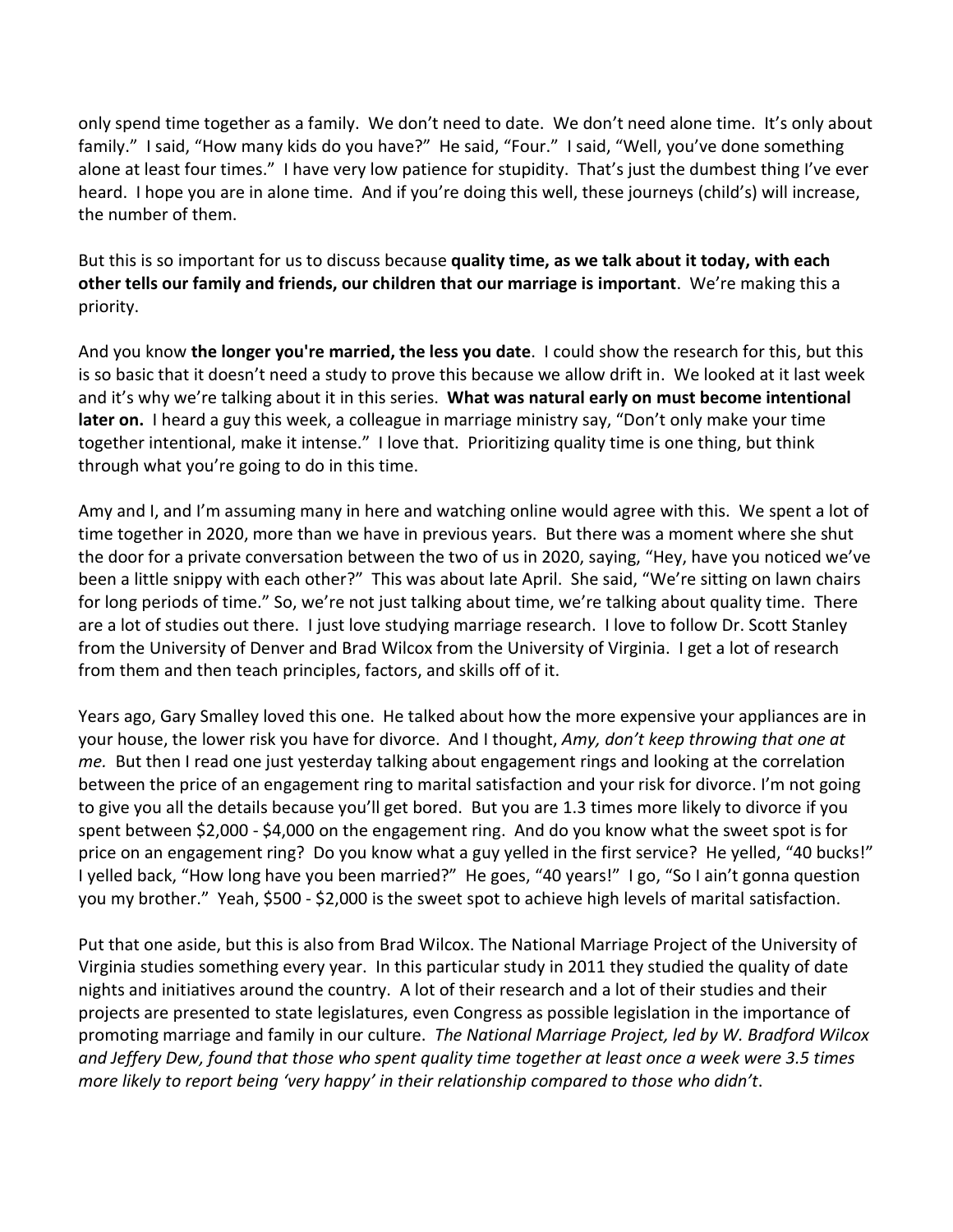When we were starting this church almost 19 years ago, I went over the Kanakuk, K1, and Joe White sat me down for breakfast. He said, "So, we're starting the church and I assume you're starting a family…" We hadn't had our first child yet, but we were talking about it and getting ready. He said, "I'm really concerned." I asked about what and he said, "My fear for you is you're going to throw all your energy into this church and all of this energy in your kids and your marriage is going to suffer." He said, "I want to give you a challenge. The next time we meet for breakfast, come back with your plan." I leaned in thinking this guy is going to give me gold. He said it that day. I memorized it that day and, for probably the last 15 years, I've shared this with couples all over the country. It's three chapters in the book I wrote, "Fun Loving You."

But here's all Joe said, "Every marriage needs a daily delay, a weekly withdrawal, and an annual abandon." A daily delay is 15-20 minutes a day of eyeball to eyeball, body to body, distraction free, kid free time. It's a little business meeting. Amy loves business meetings. You've heard me talk about this. She sits down and says, "Okay, I'm going to start by going over the minutes of the last meeting and you can approve or object, whatever you need to do. And then I'll get into the agenda for today. You don't have to write any of this down; I'll send you a follow up email." So, that's our daily delay.

A daily delay is important. For us, it works great in the morning because we have our time alone with the Lord early in the morning, our daily delay is early in the morning. It sets our day off right. We know not every couple can do that. So, you have to pick your 15-20 minutes. And your 15-20 minutes might be right after work. I want to encourage you. We do have this from studies as well. Typically, the first 15-20 minutes of reconnection time at the end of the day is not the best quality time. Most couples report that. They're just saying on the way home, you think about things that need to be done around the house and sitting down eyeball to eyeball and face to face, it's not going to be as productive as if you give me 30 minutes or I give you 30 minutes and we wait an hour. For some, it might be after dinner and for some it might be right before bed. Prioritizing the daily delay.

I'm super proud of this church and we'll share the details in a moment of your **weekly withdrawal** this week. Hundreds and hundreds of you went on dates throughout this community and you prioritized quality time. For some of you it was at home. Some of you got really creative at home, others went outside of the home. Typically, in pre-COVID times and hopefully after COVID times, the weekly withdrawal is away from the house and in town.

Then the **annual abandon.** This has been one that Amy and I have really struggled with. It's probably what we've mourned the most. You know my wife loves big cities. That's why every time she sees a big city going through the struggles on TV, it's almost like mourning. It really is mourning for us because we've seen spots where we've walked by. We just love the diversity of big cities, the food of big cities, the walking in big cities. She loves the walking in big cities and will walk me 15 miles a day in these big cities, and she's missing that. But that annual abandon is the out of town to somewhere, and we'll talk about each one of these, starting with the daily delay.

There are these great word pictures in Chapters 1 and 2 of the Song of Solomon. There are a lot of work pictures. I'm only going to give you three that describe their time together. If you are brand new to Hebrew poetry and you are brand new to the Song of Solomon, you'll see that there is a main character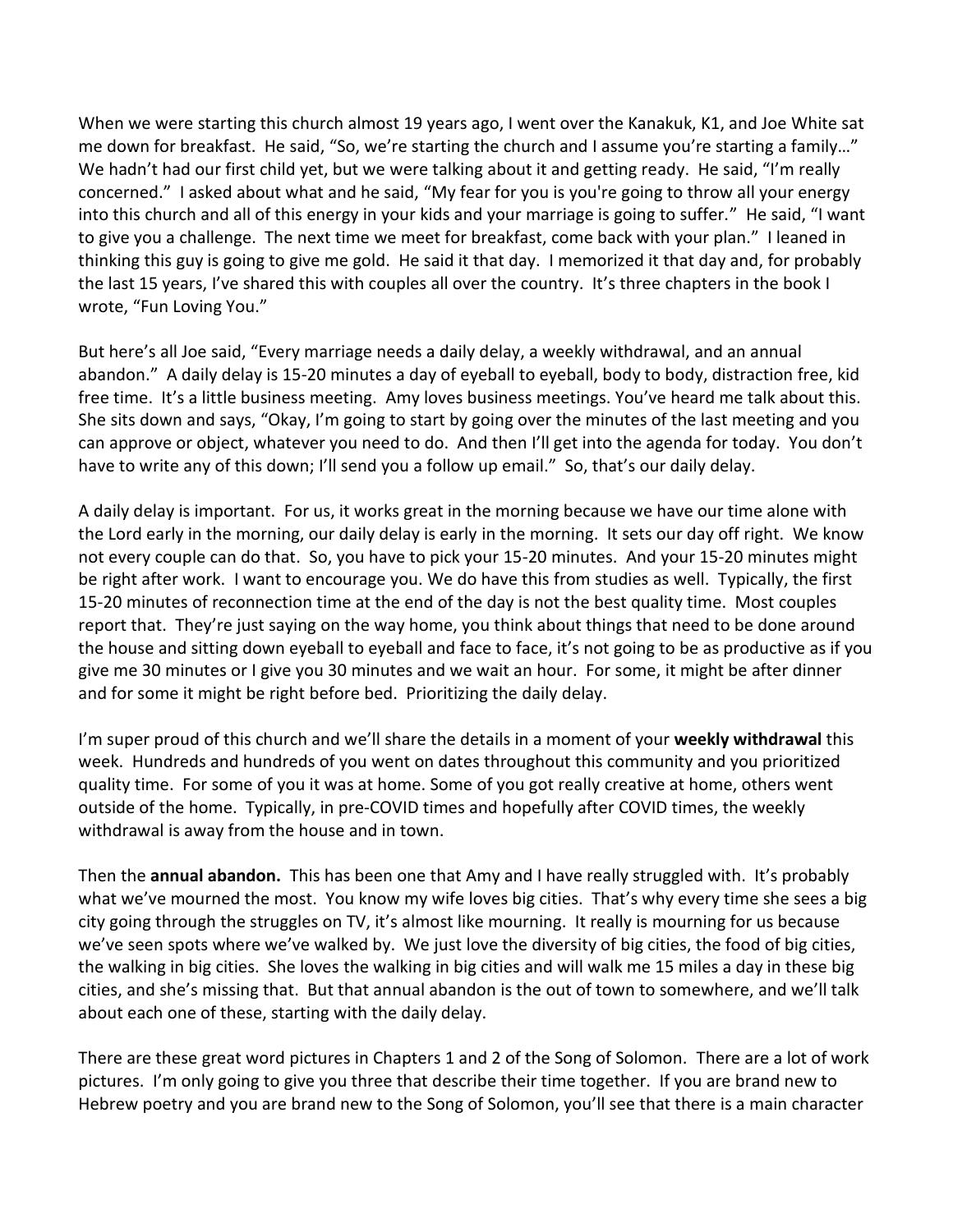in Solomon and a main character in the Shulamite Woman, and this is their duet and they are singing these lyrics back and forth to each other.

In Chapters 1 and 2 they are dating, in Chapter 3 they get married, in Chapter 4 they have the honeymoon. But watch some of these word pictures. In Chapter 1: 13, she compares thoughts about Solomon to a sachet of myrrh. Did anybody here ever have a grandparent that kept spices in the underwear or clothing drawers? What it did was just scent the whole wardrobe. In this day, women would lie down with the sachet of myrrh resting between their breasts so when they would wake up, the smell would be lingering. She is saying, "That's what my thoughts about this shepherd king are like. I can't get him out of my mind."

Do we have any dating couples in here that are understanding what I'm talking about? Your performance at work has plummeted because you're thinking about him, because you're thinking about her. I worked at the Lowes Distribution Center for a couple of years in Valdosta, Georgia right out of college. We had a safety board because if it hit whatever number, we got a free steak dinner. They cooked for everybody. It was awesome, but we were always watching out for the people who recently fell in love because they were going to be the ones causing the accident. You're getting on a fork lift or something. Get your head in the game.

But the Shulamite woman is saying, "I can't stop thinking of this guy." Then we get this other one, the next verse, a beautiful one – **the vineyards of En Gedi**. The world is the desert, but when I come home, I want my home to be En Gedi. En Gedi is this lush desert oasis. Words to describe En Gedi would be refreshment, rejuvenation, relaxation, restoring, replenishing, great words. I don't want for any couple in our church to pull in the driveway at night and be like, "Ugh, give me one good reason to go in there right now. Because I know going in there is going to be just…" She says, "When I am with him, and what we're creating here and what is coming together is refreshing to the soul." This is why you have to be intentional with what was once natural because your home, your marriage, no matter how long you've been married, can be En Gedi.

And then the Shulamite woman describes of Solomon… She calls him **an apple tree**. I told Amy, "You need to give me that as a nickname; I love that nick name." "Hey, apply tree, come here for just a second." She describes, "I can fit under it's shade. He gives her protection. I can reach up and get a little snack." Protection and provision. So many other great word pictures of safety and caring for one another in this.

But that's the daily delay. Think through that as a couple. What is your time to sit down, be eyeball to eyeball, face to face, right there together? Maybe early morning, maybe later at night. Let it be a little business meeting.

Here's why it needs to be a little business meeting. You want to have the little business meetings all during the week to protect your **date night**. Don't ruin your date night by talking about the budget, by talking about the kids. Nothing sucks the life out of date night faster than fighting over money or working on schedules. Put that in the daily delay and prioritize the weekly withdrawal.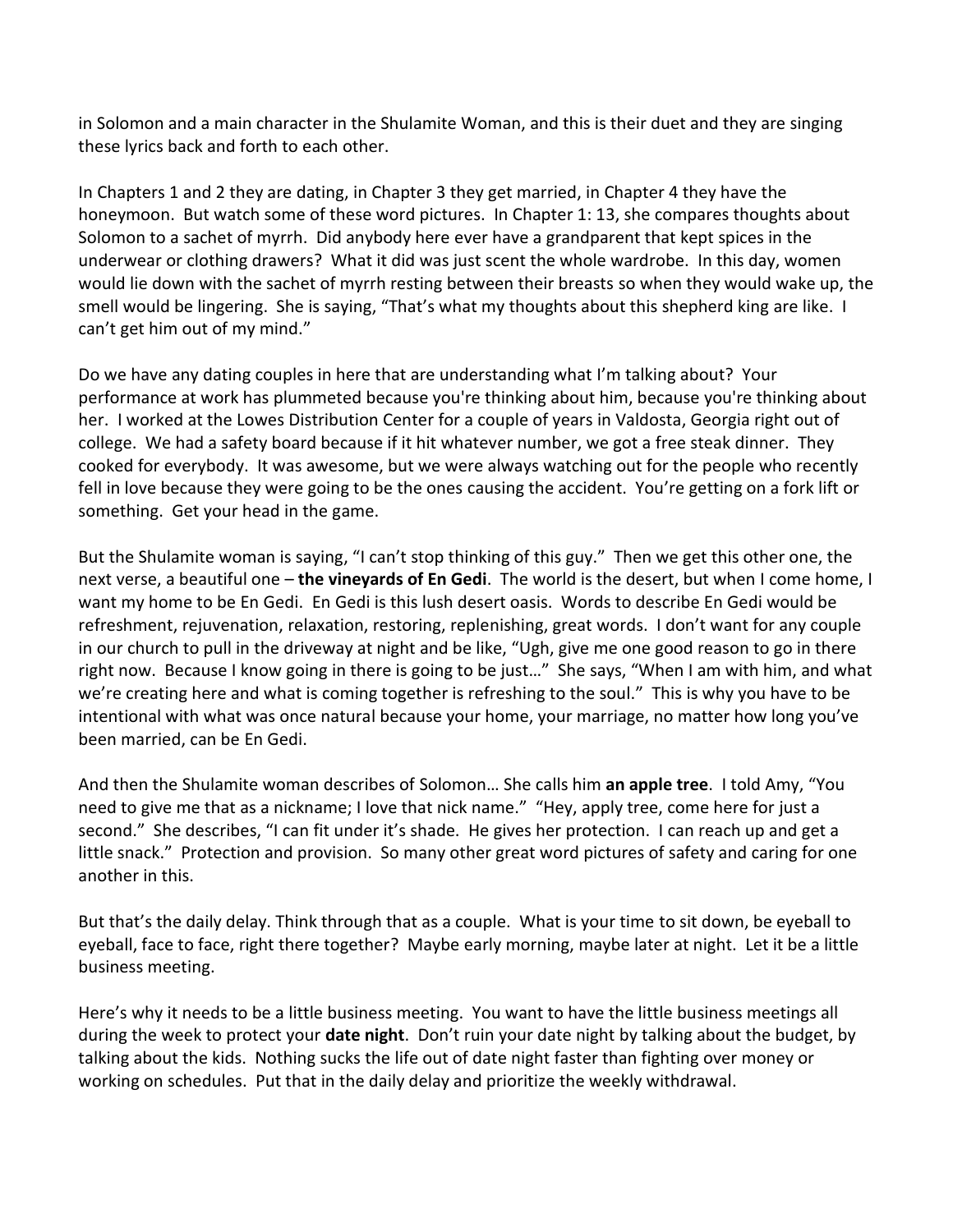We get this in Chapter 2. The Shulamite woman is describing Solomon coming to pick her up for a date. I just want to encourage the guys, as we read this, to think through you initiating the dates. I have to get better at this. I know have to get better at this. It's so easy on Open Table to make reservations so, "Amy just make us a reservation," but you're not going to see that in this text. I'm looking around at a lot of senior men that are like, "We're empty nesters. It's date night every night." Splash on a little Old Spice, change your underwear, and pick her up for a date. There are guys groaning in here right now.

Watch! It's a beautiful word picture in Chapter 2. *8 Listen! My beloved! Look! Here he comes, leaping across the mountains…* I want to see that in every old man in this place. I want a little skip in your step as you show up to pick her up. …*bounding over the hills. 9 My beloved is like a gazelle or a young stag.* Be like the gazelle, guys, like a young stag. Put some thought into it.

Do you know what this picture that's being painted for us is? It's anticipation, excitement. There are guys in here giving me the… You weren't wearing a mask the entire time and you just put it on so I couldn't see your face. Listen, don't surprise her with a date. Don't show up Thursday night at 5:00 to take her out for dinner at 6:00. You just wasted Monday, Tuesday, and Wednesday. Tell her today that you're taking her out Thursday so she can think about it all week. Let me tell you something: you're going to score more points with her thinking about it than the actual date. Because a woman never stops thinking, all week long she'll be thinking and wondering about it.

It's anticipation and we get that in the next text. *Look! There he stands behind our wall, gazing through the windows, peering through the lattice.* If you are new to Hebrew poetry, you're like, *this guy is a peeping Tom, this is kind of creepy.* It's not a peeping Tom, it's anticipation. Every time I read this text, I think about going to Dorm 23 at Liberty University with five other guys lined up. You'd hear the girls walking down the steps and I would be looking for Amy. He's excited. He's ready to pick her up and take her away. Guys, it's time for us to pursue her.

*10 My beloved spoke and said to me, "Arise, my darling, my beautiful one, come with me.* He's picking her up, he's taking her away. *11 See! The winter is past; the rains are over and gone.* We get this beautiful picture of dating. It's moving from winter into spring and then into summer. *12 Flowers appear on the earth; the season of singing has come, the cooing of doves is heard in our land. 13 The fig tree forms its early fruit; the blossoming vines spread their fragrance. Arise, come, my darling; my beautiful one, come with me."*

Come on, guys, spend the money. Go on a date with her without a coupon. Y'all just got these stimulus checks and 78% of Americans are saving them. It's not a savings check; it's a stimulus check; spend it. Use some of this socialism for dating. I want to see everybody get out there and get dating.

That's the weekly withdrawal, but then you have the **annual abandon**. So, the daily delay is in the home, 15 -20 minutes. The weekly withdrawal is date night. Let's go 60 – 90 minutes or 2-3 hours. But then you get the annual abandon. I love this. We find them in Song of Solomon 7. So, they are married, they are back from the honeymoon, they are going through life, and the Shulamite woman is going to invite the busy shepherd king for a night out of town. Let's continue to teach this and look at what the word of God says about it.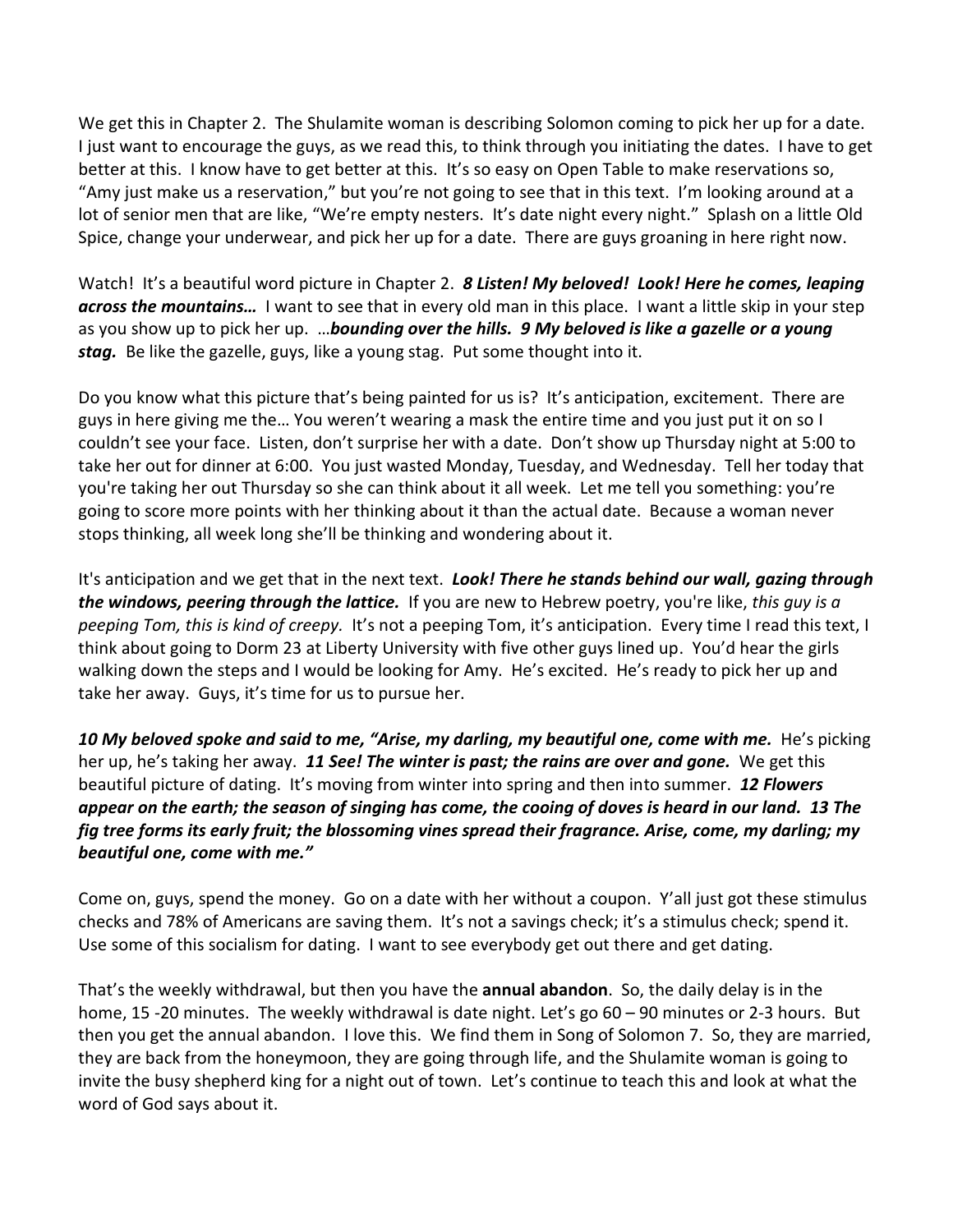This has been a challenge for us. We tried to make a trip out of a comedy event I had in Washington D.C. in October. We went into the hotel. We were the only people in this hotel a block from the White House. The whole bottom of it was boarded up. I was like, *this ain't anything that I thought it was going to be.* I asked the guy where I park. He goes, "Do you like wine?" What does that have to do with anything. "Because I'd like to give you a bottle before I tell you how far away you will be parking." So, even if we're able to schedule stuff right now, it's not awesome, but that's okay because Amy and I are talking about annual abandons we plan on taking after COVID. That allows our weekly withdrawal to be intentional. We can talk about it on our daily delay. It's a blast and maybe I can take her to places maybe more that Fairfield Inn in Batesville, Arkansas.

Here's what she says. She invites him out of town*. 11 Come, my beloved, let us go to the countryside, let us spend the night in the villages. 12 Let us go early to the vineyards to see if the vines have budded, if their blossoms have opened, and if the pomegranates are in bloom—there I will give you my love.* And the Hebrew term for that is *bowm, bowm, chicky, chicky, bowm bowm*. She is saying I want to be intimate with you and we have to leave the kids here with someone safe. We're leaving them with grandma and grandpa. We're leaving them with friends. We're trusting them and we're getting out of here. For some of us… I know, I still have plans for annual abandons. We miss our annual abandons because of the ones Amy and I both like to take, but it's going to come around. And we can still plan them and get excited about them.

Here are the roadblocks that I often hear from couples, why we don't spend the quality time you're talking about with these weekly withdrawals and annual abandons. The first one is money. It's too expensive. You know you don't have to be crazy, ridiculous expensive with this, but I also want to challenge you to budget this. If you're driving a car with 200,000 miles on it and you're thinking about buying a new one, I would encourage you before you buy a new one, think about what you could do with some money to prioritize quality time together. And don't be that person that comes on Facebook when someone is celebrating a date night, celebrating an annual abandon, don't be that downer that goes, "Well, it must be nice to go on vacation." Yeah, you can plan it, you can budget for it.

The other one we hear is we have kids. "We have no money and we have kids." But we have grandparents. Can I get an amen for the grandparents? But we also have friends. You take your kids over on Tuesday night, drop them off and go on your date night. Then they drop their kids off on Thursday night. Do some kid swapping in all of this.

Then the other one is time. "It's just not a real great season for us right now." "This isn't a great stage of life for us." We looked at it last week, but we're talking about factors and skills that can help you achieve high levels of marital satisfaction in any season or stage. Right now, we're looking at the factor or quality time. And, yes, you can be intentional about this in any season or stage.

So, we've put the challenge out there – 4Dates 4Weeks. I want to be really clear about this. If you're competing in the week-to-week challenge, that's great and that's all that the hashtag is for. The hashtag is not qualifying you at the end of this. At the end of this, we're going to open up the app and you're just going to go in and say, "We did our four dates," and your name goes in the drawing. So, it's really kind of two things going on here. But we're ending this whole big spectacular with Date Night Comedy and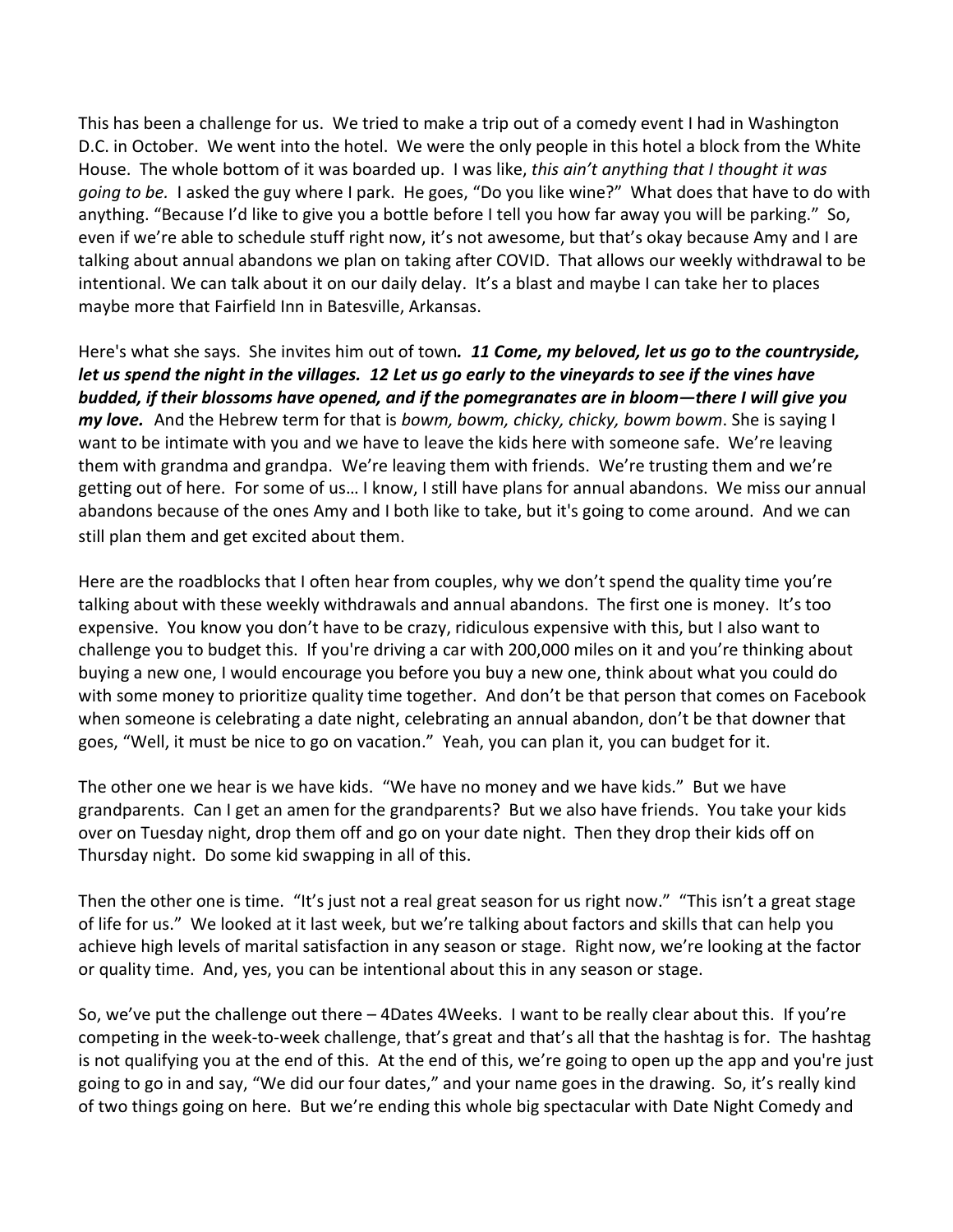I've invited my good friend, Johnny W. to come and headline that for us. We've never had him here. We've had a lot of great comedians over the years and you're going to love Johnny W. He traveled with Tim Hawkins for years and I need you to know… This is very important, online and here on campus, tickets go on sale today at 1:00 pm. And we only have 400. Last Sunday, we had 1,430 on campus. We know another 1,000 plus of regular viewers at home. So, if you want to go to Date Night Comedy, get your ticket this afternoon, we think it's going to sell out fast. That's just what we're doing because we're still doing the social distancing.

I'm so proud of you all. Last week, we logged... and it maybe more than this. This is just people who used the hashtag. Two hundred and fifteen couples went on dates in the past seven days. I think that is worthy of celebrating as a church. The challenge last week was most creative, and you made it too hard on us to pick. You really did. I saw everything. The first one I saw was a couple that are tattoo artists, and they were coloring on a mannequin. I had questions. Like, do you have a mannequin sitting around your house and once this beautiful work of art was completed, what are we going to do with this mannequin? Some of you did that. Others went to the rage room to let out some frustration. That may have been more the adventurous date. My daughter and her boyfriend made a Branson Monopoly game that Amy and I joined them on a double date.

What we did was we had a committee. I'm not involved in this at all. We just asked this group, and you don't need to know their names, but Mackenzi and Katie got alone and picked out the most creative and there were many of them. They put them in a drawing and drew. The winners are Julie and Aaron Michel. Let me tell you what they did. It's a little creepy, but it's creative. They went up to random strangers and asked if they could have dinner with them at Cracker Barrell and pay for the dinner. This is Rex and Jody, married 54 years. You know they got in their car afterwards going, "You know, we like how hospitable Branson is, but that was a little much right there. I don't know, are we coming back to this town." But they won. They tried it with one couple and the couple was meeting somebody so that didn't work. This was their second attempt and they made new friends, so we're sending them on another creative date, we're giving them \$75.00 to Café Cusco, which we love. It's that Peruvian place up in Springfield, \$100.00 to Wonders of Wildlife, and \$75.00 to Firehouse Potter.

This week, the challenge, starting today going all the way to next Sunday, is the most adventurous date. Be careful but be adventurous. Get out there. We can't wait to see what you record. What I've loved about this is the whole point of doing it. Somebody was texting me just before this service. They stole someone's idea. That's the whole point. We love for you to be inspired by another couple in the church. Matt and Katie went on a dinner that did like three or four places at The Landing and somebody saw that and they did the exact same thing. That's the whole point of this, us spurring one another on, encouraging one another in this. So, happy dating!

Father, it is in the name of Jesus that we first and foremost think about the one who has never placed faith in Jesus, and they are wanting a great marriage that today would be the day they start that journey, their walk with you by placing faith in Christ by confessing their sins, believing in their heart that he has been raised from the dead, confessing with their mouth that Jesus is Lord. I pray that we all spend that quality time with you, walking with you, and then allowing our marriage journey and our family journey to follow.